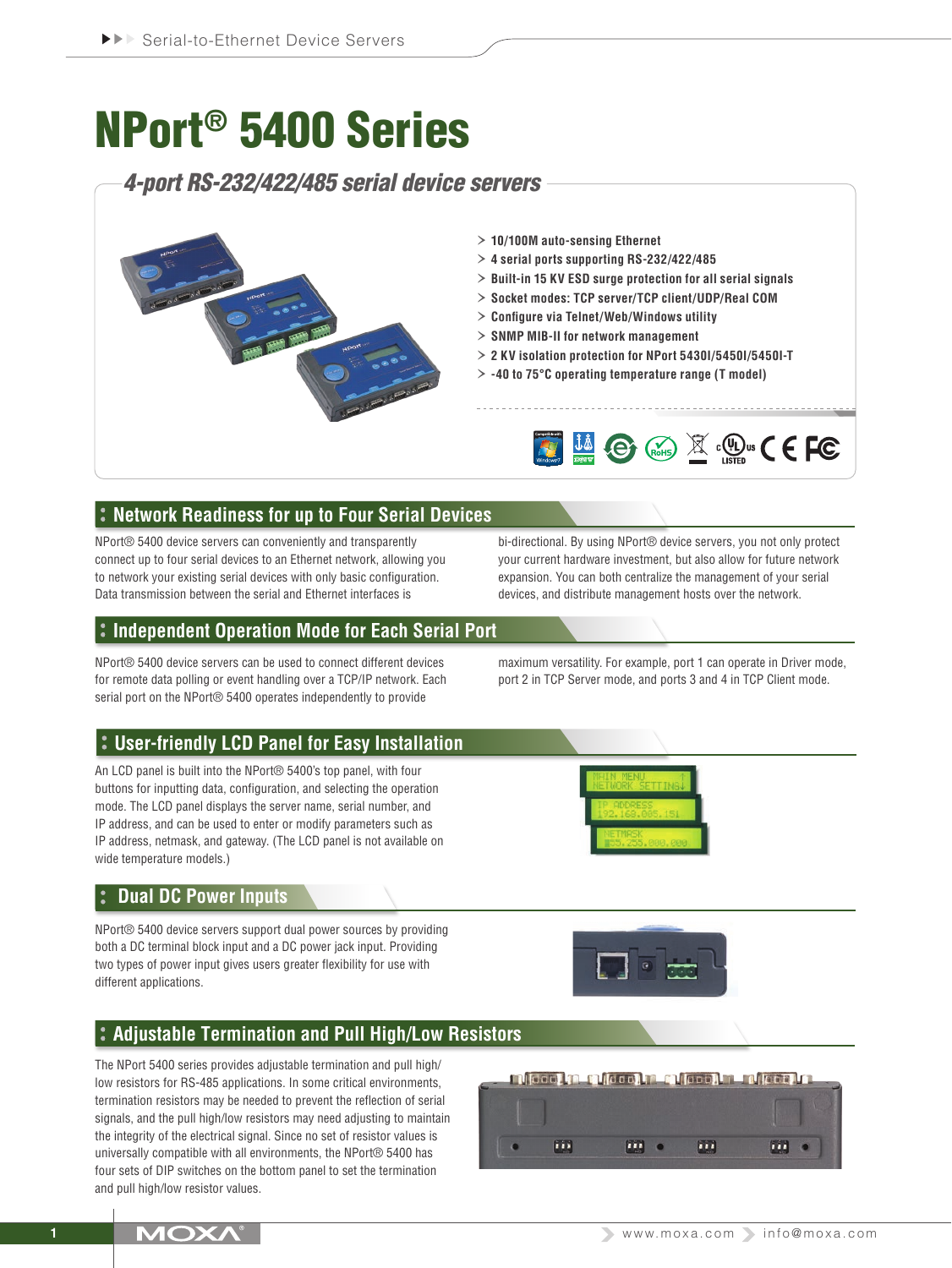

# **Specifications**

# **Ethernet Interface**

**Number of Ports:** 1 **Speed:** 10/100 Mbps, auto MDI/MDIX **Connector:** 8-pin RJ45 **Magnetic Isolation Protection:** 1.5 KV built-in

### **Serial Interface**

**Number of Ports:** 4

# **Serial Standards:**

NPort 5410: RS-232

NPort 5430/5430I: RS-422/485 (software selectable) NPort 5450/5450I/5450-T/5450I-T: RS-232/422/485 (software selectable)

#### **Connector:**

NPort 5410/5450/5450I/5450-T/5450I-T: DB9 male NPort 5430/5430I: Terminal block

#### **Serial Line Protection:**

15 KV ESD protection for all signals 2 KV isolation protection (NPort 5430I/5450I/5450I-T) **RS-485 Data Direction Control:** ADDC® (automatic data direction control) **Pull High/Low Resistor for RS-485:** 1 KΩ, 150 KΩ

**Terminator for RS-485:** 120 Ω

# **Serial Communication Parameters**

**Data Bits:** 5, 6, 7, 8 **Stop Bits:** 1, 1.5, 2 **Parity:** None, Even, Odd, Space, Mark **Flow Control:** RTS/CTS and DTR/DSR (RS-232 only), XON/XOFF **Baudrate:** 50 bps to 921.6 Kbps

#### **Serial Signals**

**RS-232:** TxD, RxD, RTS, CTS, DTR, DSR, DCD, GND **RS-422:** Tx+, Tx-, Rx+, Rx-, GND **RS-485-4w:** Tx+, Tx-, Rx+, Rx-, GND **RS-485-2w:** Data+, Data-, GND

### **Software**

**Network Protocols:** ICMP, IP, TCP, UDP, DHCP, BOOTP, Telnet, DNS, SNMP V1, HTTP, SMTP, SNTP, Rtelnet, ARP **Configuration Options:** Web Console, Telnet Console, Windows Utility **Windows Real COM Drivers:** Windows 95/98/ME/NT/2000, Windows XP/2003/Vista/2008/7/8 x86/x64, 2012 x64, Embedded CE 5.0/6.0, XP Embedded

**Fixed TTY Drivers:** SCO Unix, SCO OpenServer, UnixWare 7, UnixWare 2.1, SVR 4.2, QNX 4.25, QNX 6, Solaris 10, FreeBSD, AIX 5.x, HP-UX 11i

**Linux Real TTY Drivers:** Linux kernel 2.4.x, 2.6.x, 3.x

#### **Mini Screen with Push Buttons** (for standard temp. models)

**LCD Panel:** Liquid Crystal Display on the case

**Push Buttons:** Four push buttons for convenient on-site configuration **Physical Characteristics**

# **Housing:** Metal

**Weight:** 740 g

**Dimensions:**

Without mounting kit: 158 x 103 x 33 mm (6.22 x 4.06 x 1.30 in) With mounting kit: 181 x 103 x 33 mm (7.14 x 4.06 x 1.30 in)

#### **Environmental Limits Operating Temperature:**

Standard Models: 0 to 55°C (32 to 131°F) Wide Temp. Models: -40 to 75°C (-40 to 167°F) **Storage Temperature:** -40 to 75°C (-40 to 167°F) **Ambient Relative Humidity:** 5 to 95% (non-condensing)

#### **Power Requirements**

**Input Voltage:** 12 to 48 VDC **Power Consumption:** NPort 5410: 350 mA @ 12 V, 190 mA @ 24 V NPort 5430: 320 mA @ 12 V, 175 mA @ 24 V NPort 5430I: 530 mA @ 12 V, 280 mA @ 24 V NPort 5450/5450-T: 350 mA @ 12 V, 190 mA @ 24 V NPort 5450I/5450I-T: 554 mA @ 12 V, 294 mA @ 24 V

# **Standards and Certifications**

**Safety:** UL 60950-1, EN 60950-1 **EMC:** CE, FCC **EMI:** EN 55022 Class A, FCC Part 15 Subpart B Class A **EMS:** EN 55024 **Marine:** DNV (standard temp. models only)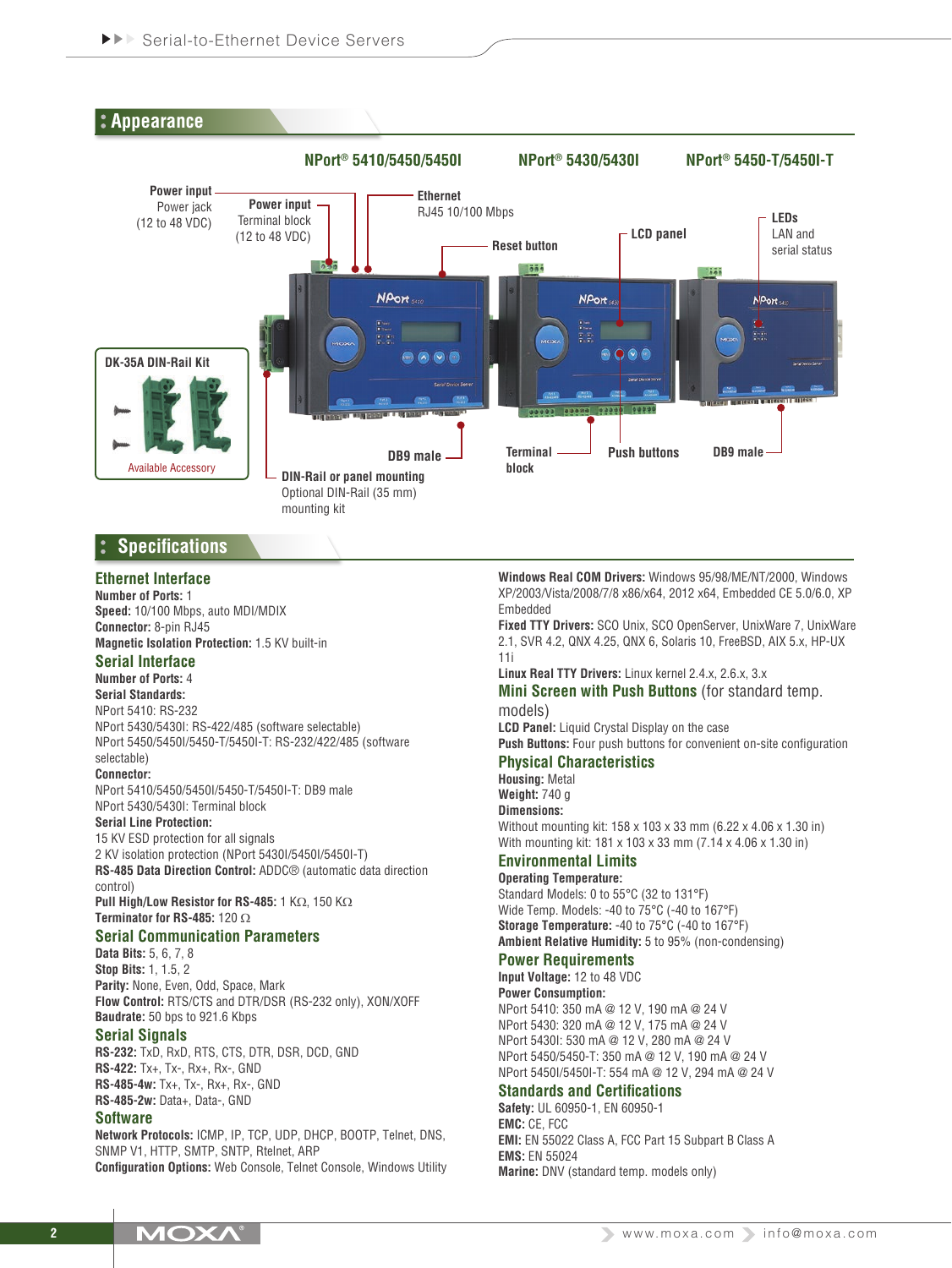**Medical:** EN 60601-1-2 Class B, EN 55011 (NPort 5410/5450/5450I only)

#### **Reliability**

**Alert Tools:** Built-in buzzer and RTC (real-time clock) **Automatic Reboot Trigger:** Built-in WDT (watchdog timer) **MTBF (mean time between failures):** NPort 5410: 205,153 hrs

#### **Dimensions**



**Warranty Period:** 5 years **Details:** See www.moxa.com/warranty



**Power Adaptor:** See page A-9 for details

**PWR-12150-USJP-SA-T:** 100 to 240 VAC input, 12 VDC/1.5A output, -40 to 75°C, screw type, US/JP Plug **PWR-12150-EU-SA-T:** 100 to 240 VAC input, 12 VDC/1.5A output, -40 to 75°C, screw type, EU Plug **PWR-12150-UK-SA-T:** 100 to 240 VAC input, 12 VDC/1.5A output, -40 to 75°C, screw type, UK Plug **PWR-12150-CN-SA-T:** 100 to 240 VAC input, 12 VDC/1.5A output, -40 to 75°C, screw type, CN Plug **PWR-12150-AU-SA-T:** 100 to 240 VAC input, 12 VDC/1.5A output, -40 to 75°C, screw type, AU Plug